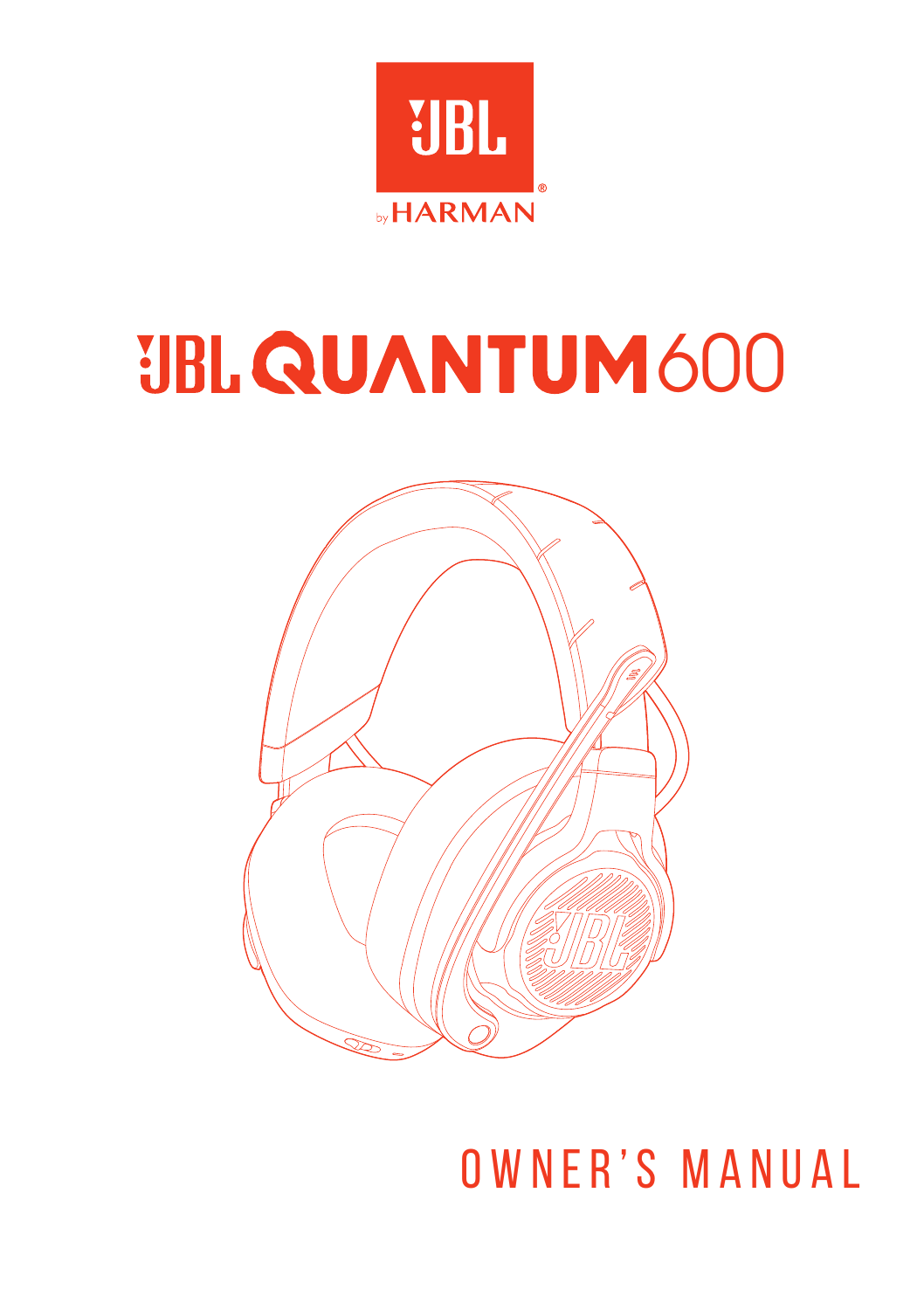# **TABLE OF CONTENTS**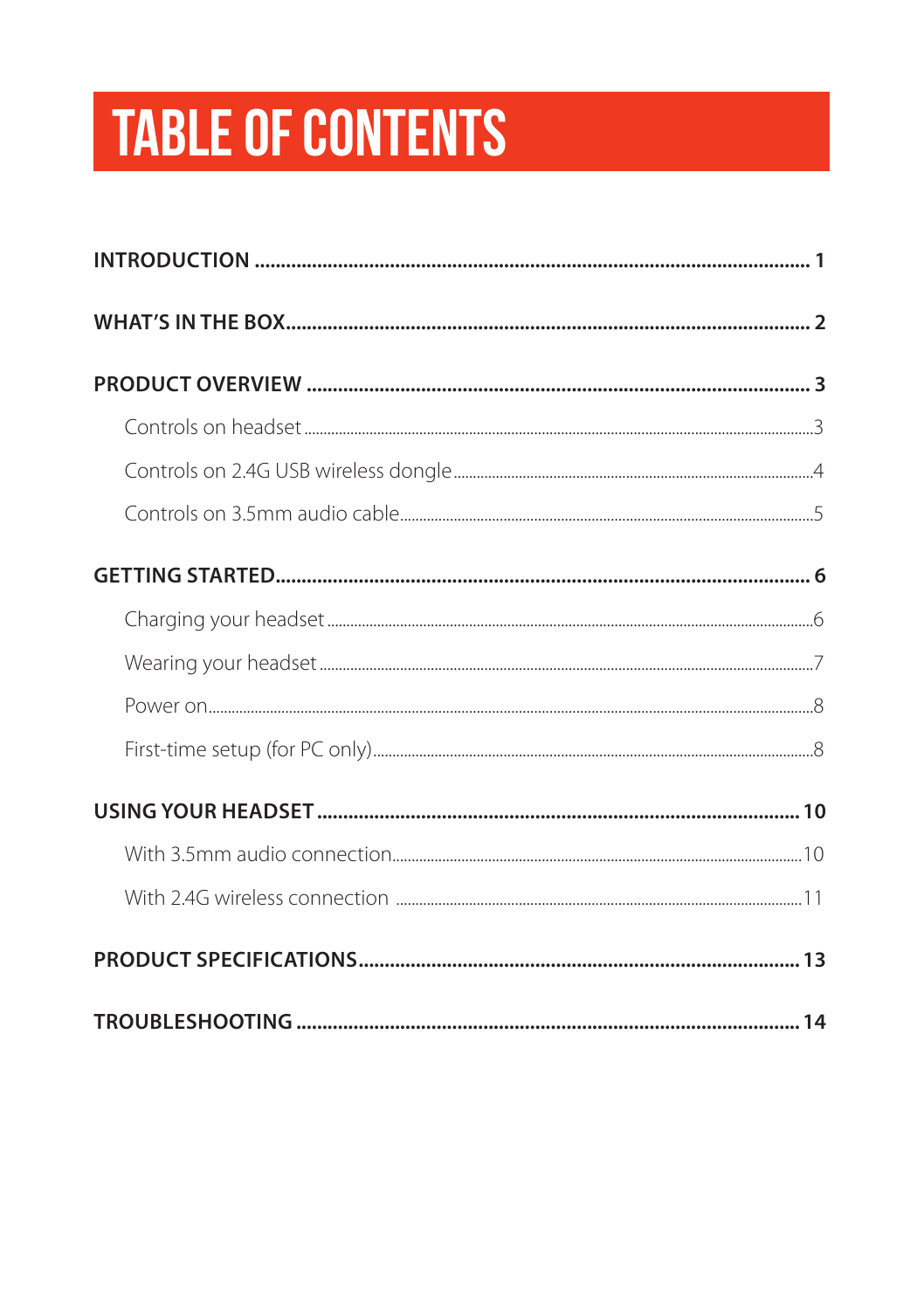# <span id="page-2-0"></span>**Introduction**

Congratulations on your purchase! This manual includes information on the JBL QUANTUM600 gaming headset. We encourage you to take a few minutes to read this manual, which describes the product and includes step-by-step instructions to help you to set up and get started. Read and understand all the safety instructions before using your product.

If you have any questions about this product or its operation, please contact your retailer or customer service, or visit us at www.JBLQuantum.com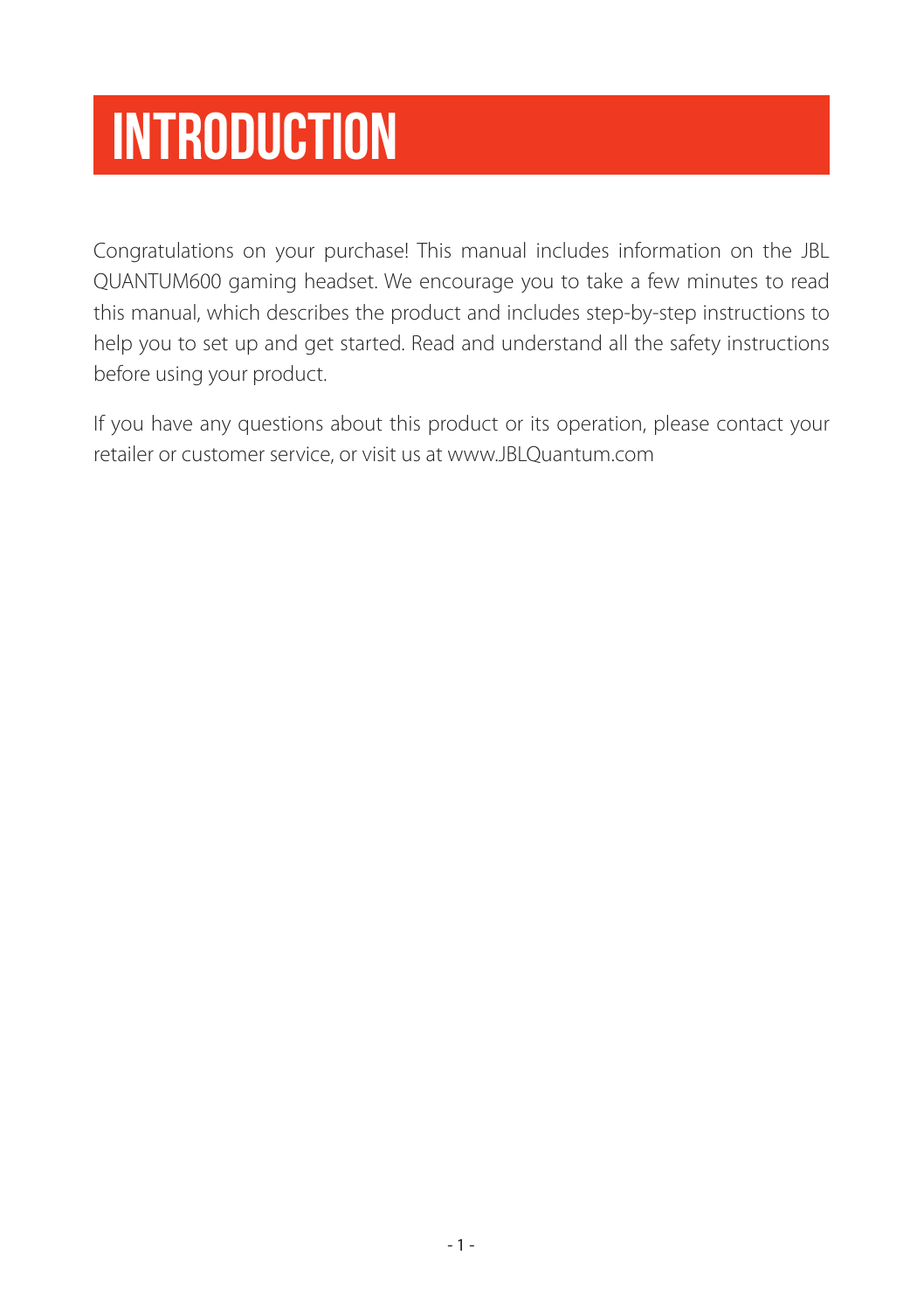# <span id="page-3-0"></span>**What's in the box**



- 01 JBL QUANTUM600 headset
- 02 USB charging cable (USB-A to USB-C)
- 03 3.5mm audio cable
- 04 2.4G USB wireless dongle
- 05 QSG, warranty card and safety sheet
- 06 Windshield foam for boom microphone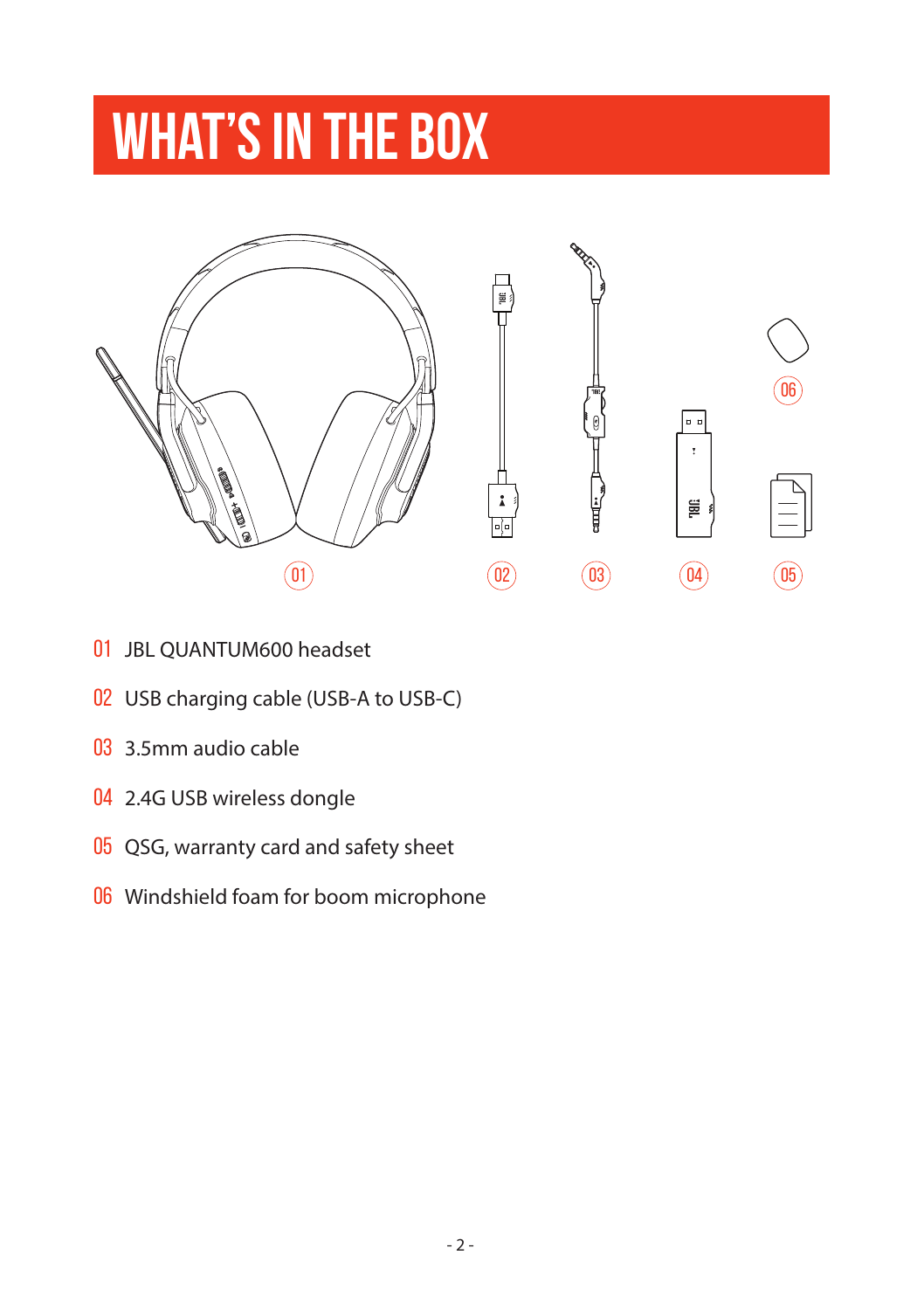# <span id="page-4-0"></span>**PRODUCT OVERVIEW**

## **Controls on headset**



#### $01 \omega / \Delta$ dial

**•** Balances the chat volume in relation to the game audio volume.

#### Volume  $+/$ - dial

**•** Adjusts headset volume.

#### Detachable windshield foam

- Mic mute / unmute LED
	- **•** Lights up when the microphone is muted.

#### RGB-lit JBL logo

- 06 Charging LED
	- **•** Indicates the charging and battery status.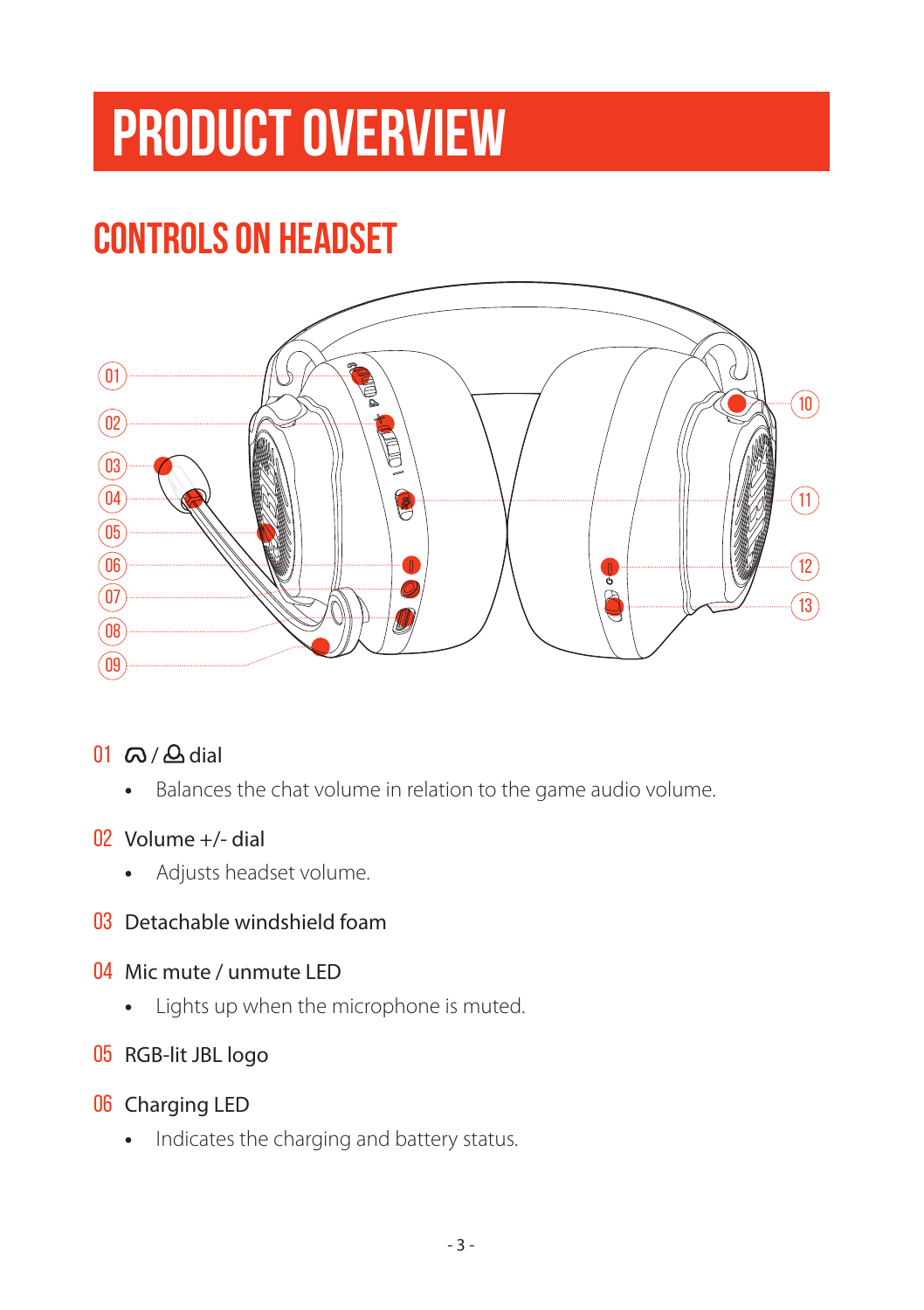- <span id="page-5-0"></span>07 3.5mm audio jack
- 08 USB-C port
- 09 Voice focus boom microphone
	- **•** Flip up to mute, or flip down to unmute the microphone.
- 10 Flat-fold ear cup
- $11 \times$ hutton
	- **•** Press to mute or unmute the microphone.
	- **•** Hold for more than 5 seconds to turn the RGB light on or off.
- 12 Status LED (Power / 2.4G)
- 13 Uslider
	- **•** Slide upwards / downwards to power on / off the headset.
	- **•** Slide upwards and hold for more than 5 seconds to enter 2.4G pairing mode.

# **Controls on 2.4G USB wireless dongle** 02



#### 01 CONNECT button

**•** Hold for more than 5 seconds to enter 2.4G wireless pairing mode.

#### $02$  VIFD

**•** Indicates the status of 2.4G wireless connection.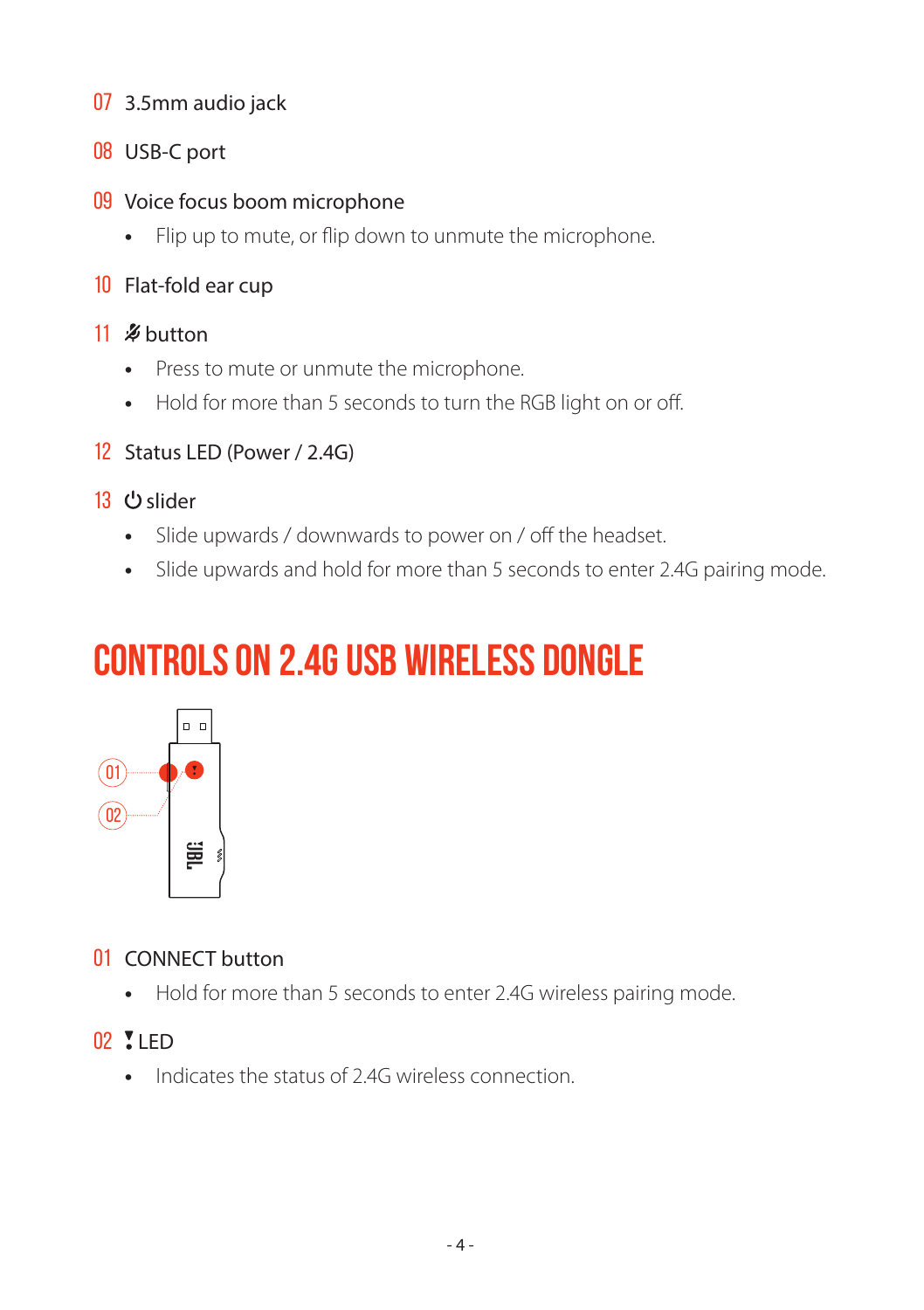## <span id="page-6-0"></span>**Controls on 3.5mm audio cable**



#### 01  $\mathcal{Z}$  slider

**•** Slide to mute or unmute the microphone in 3.5mm audio connection.

#### 02 Volume dial

**•** Adjusts headset volume in 3.5mm audio connection.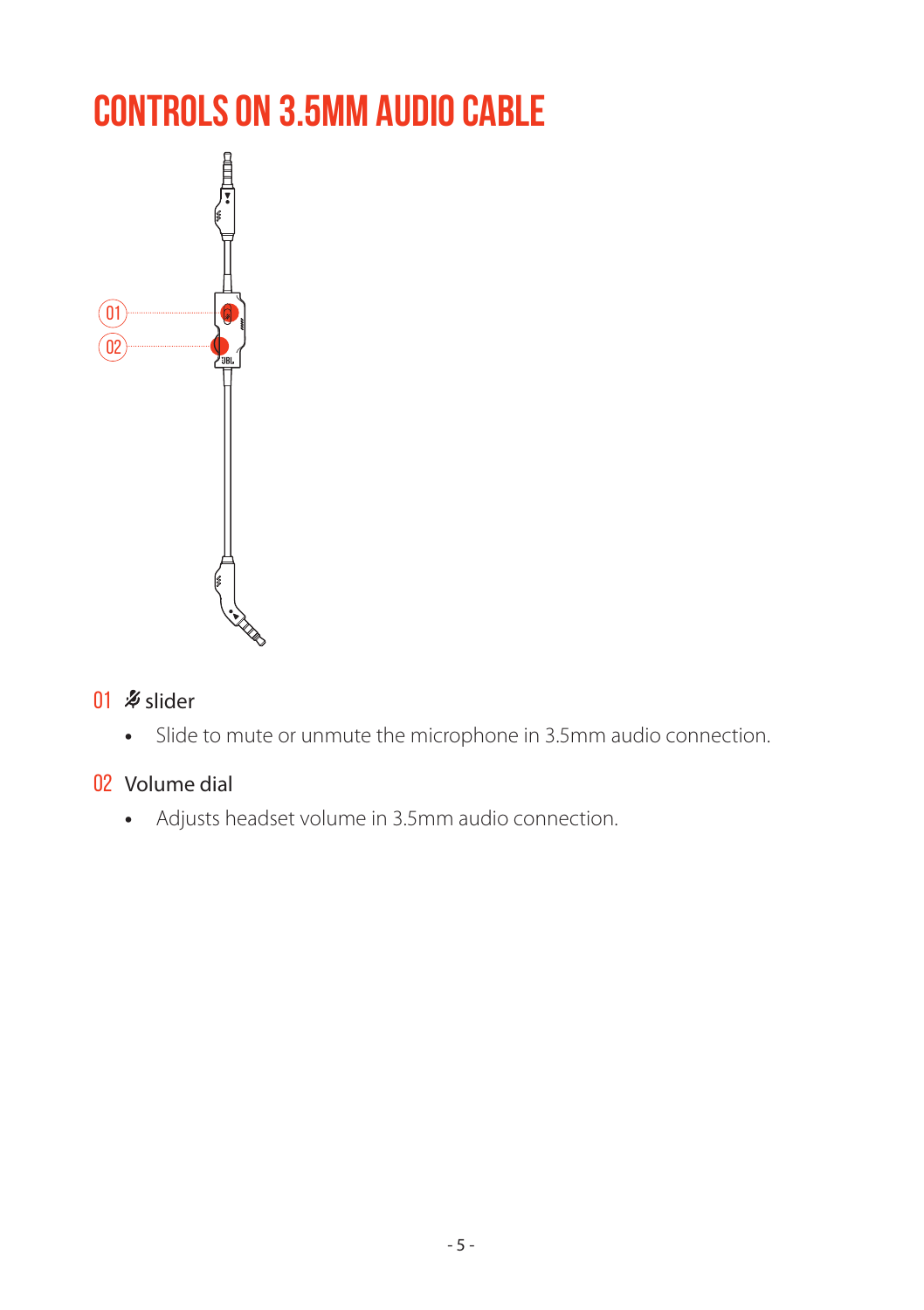# <span id="page-7-0"></span>**Getting started**

# <span id="page-7-1"></span>**Charging your headset**



Before use, fully charge your headset through the supplied USB-A to USB-C charging cable.

### **TIPS:**

- **•** It takes approximately 2 hours to fully charge the headset.
- **•** You can also charge your headset through a USB-C to USB-C charging cable (not supplied).
- **•** The headset cannot be powered on when being charged.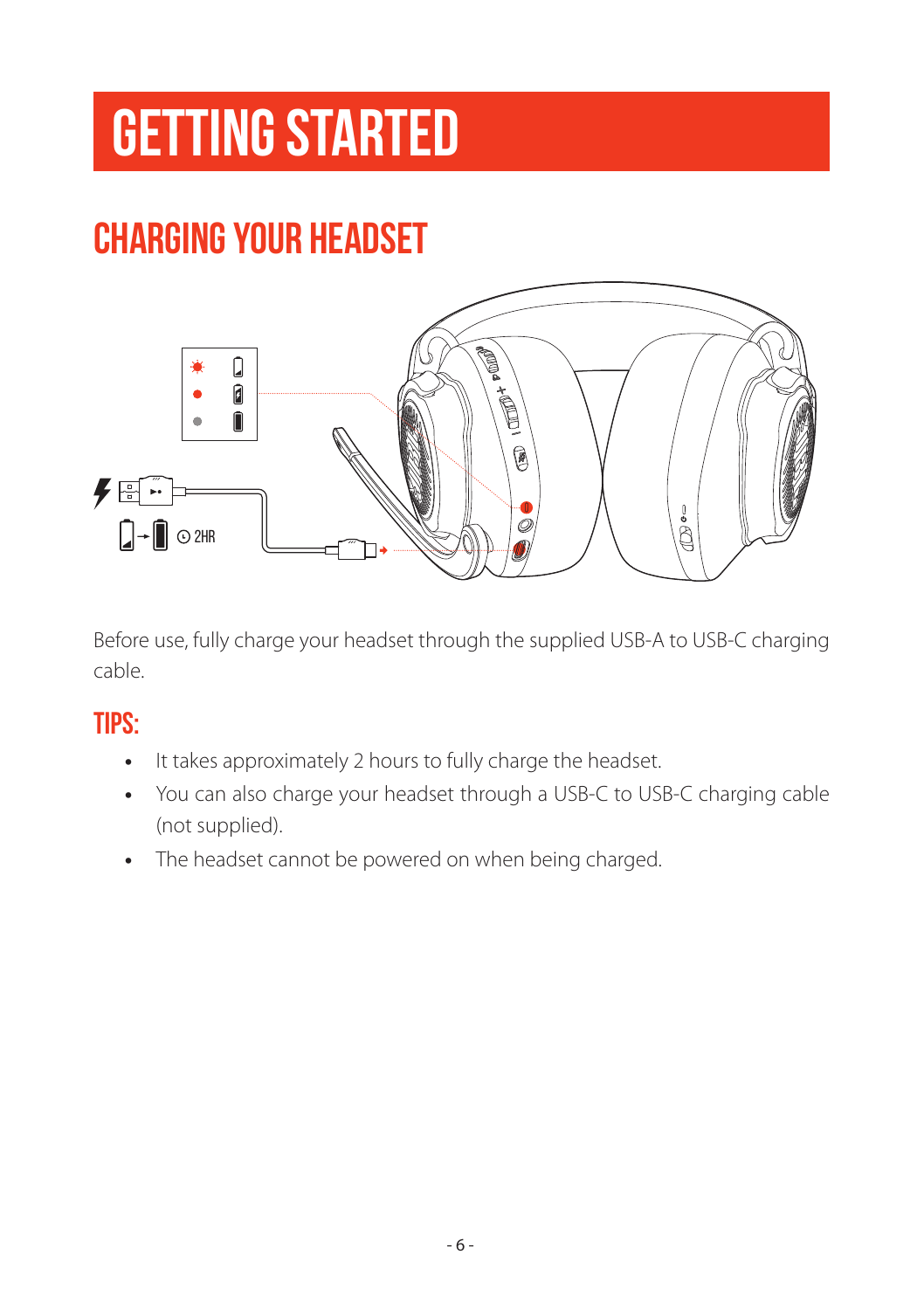## <span id="page-8-0"></span>**Wearing your headset**



- **1.** Put the side marked **L** onto your left ear and the side marked **R** onto your right ear.
- **2.** Adjust the earpads and headband for a comfortable fit.
- **3.** Adjust the microphone as necessary.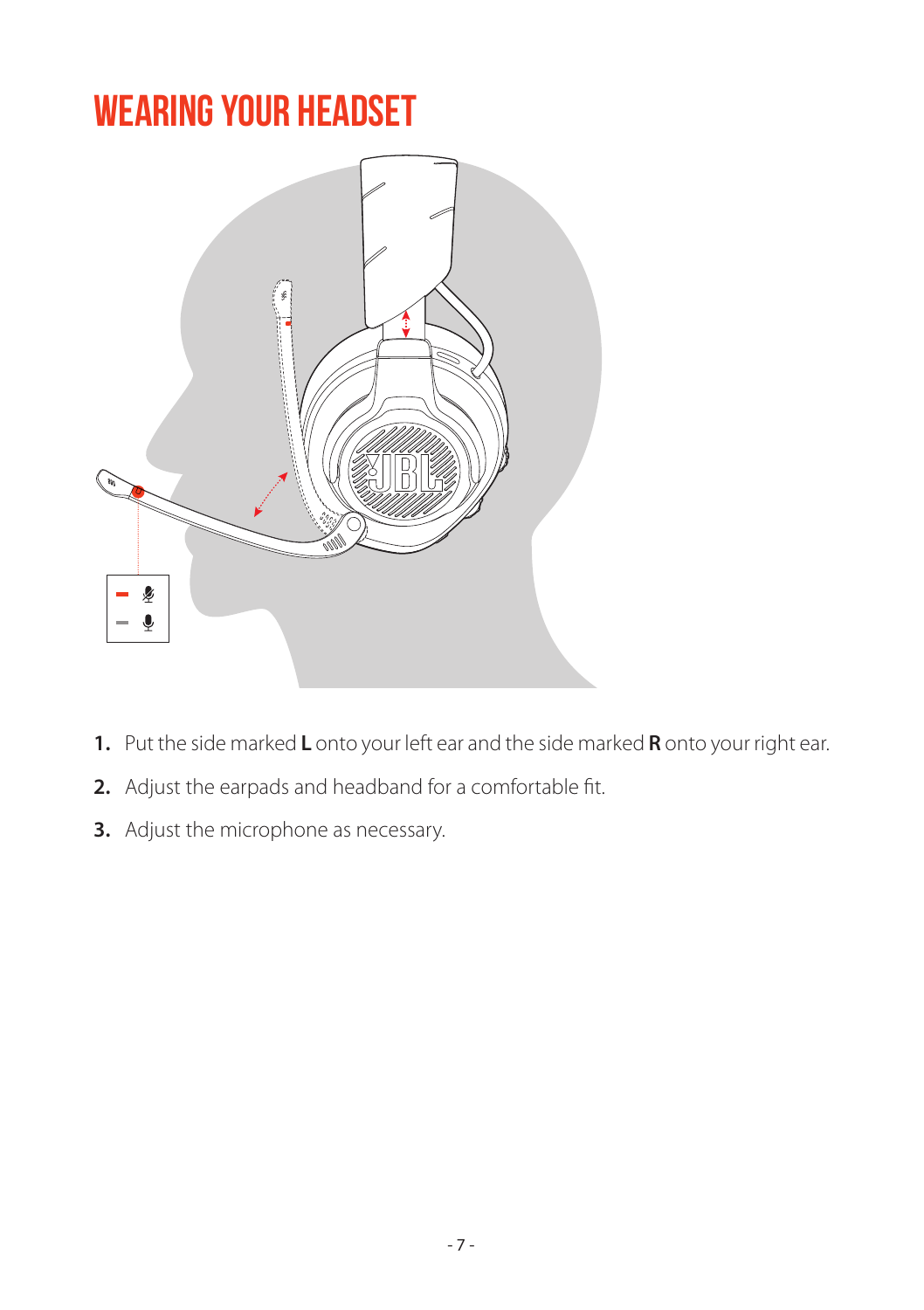## <span id="page-9-0"></span>**Power on**



- **•** Slide the power switch upwards to power on the headset.
- **•** Slide downwards to power off.
	- $\rightarrow$  The status LED glows solid white upon powering on.

## **First-time setup (for PC only)**

Download **JBL QuantumENGINE** from iblguantum.com/engine to gain full access to features on your JBL Quantum headset - from headset calibration to adjusting 3D audio to suit your hearing, from creating customized RGB lighting effects to determining how the boom microphone side-tone works.

### **Software requirements**

Platform: Windows 7 / Windows 10 (64 bit) only

500MB of free hard drive space for installation

### **TIP:**

**•** QuantumSURROUND and DTS Headphone:X V2.0 available on Windows only. Software installation required.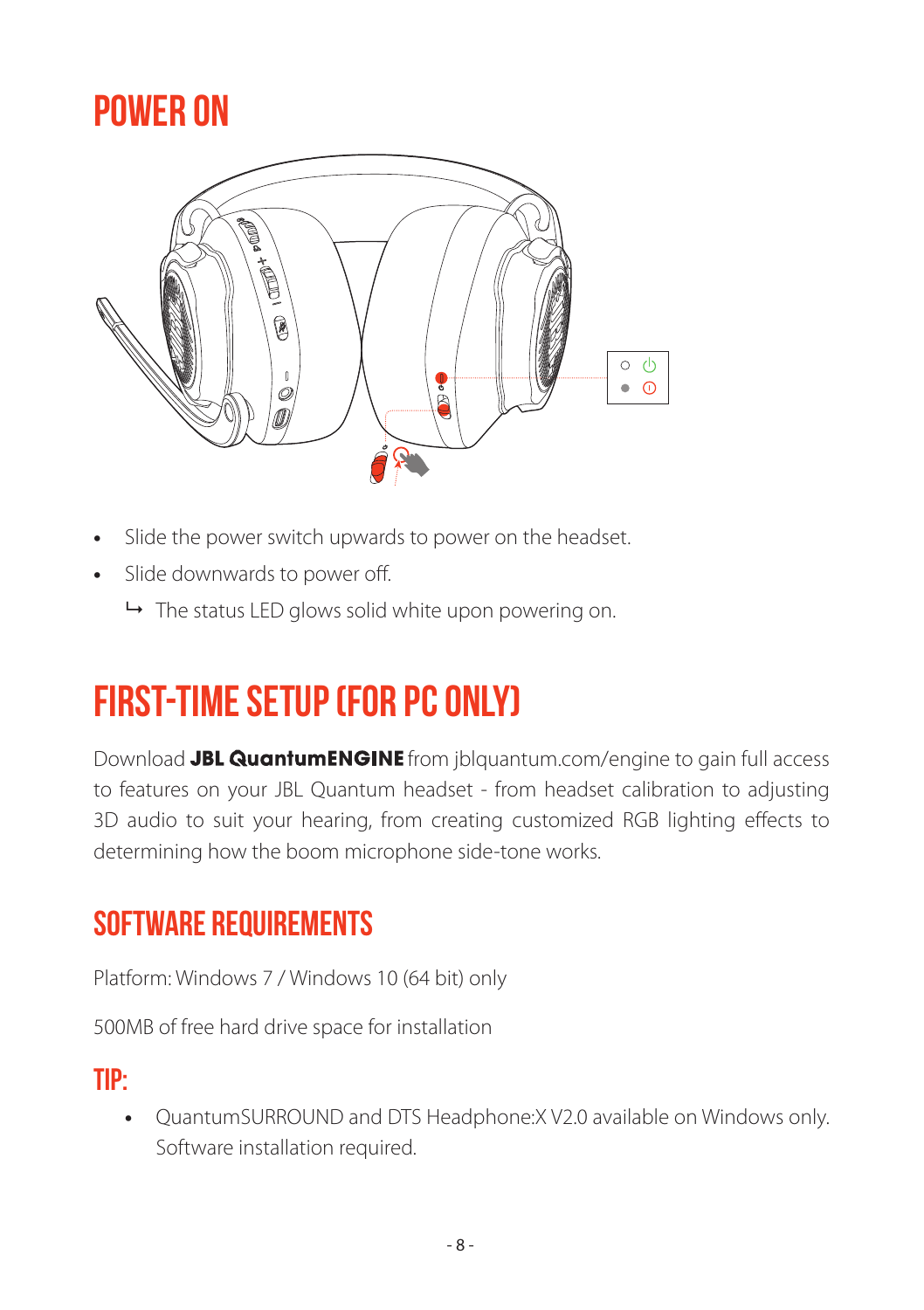- **1.** Connect the headset to your PC via 2.4G USB wireless connection (See ["With 2.4G](#page-12-1) [wireless connection"\)](#page-12-1).
- **2.** Go to "**Sound Settings**" -> "**Sound Control Panel**".
- **3.** Under "**Playback**" highlight "**JBL QUANTUM600 GAME**" and select "**Set Default**" -> "**Default Device**".
- **4.** Highlight "**JBL QUANTUM600 CHAT**" and select "**Set Default**" -> "**Default Communication Device**".
- **5.** Under "**Recording**" highlight "**JBL QUANTUM600 CHAT**" and select "**Set Default**" -> "**Default Device**".
- **6.** In your chat application select "**JBL QUANTUM600 CHAT**" as the default audio device.
- **7.** Follow the onscreen instructions to personalize your sound settings.

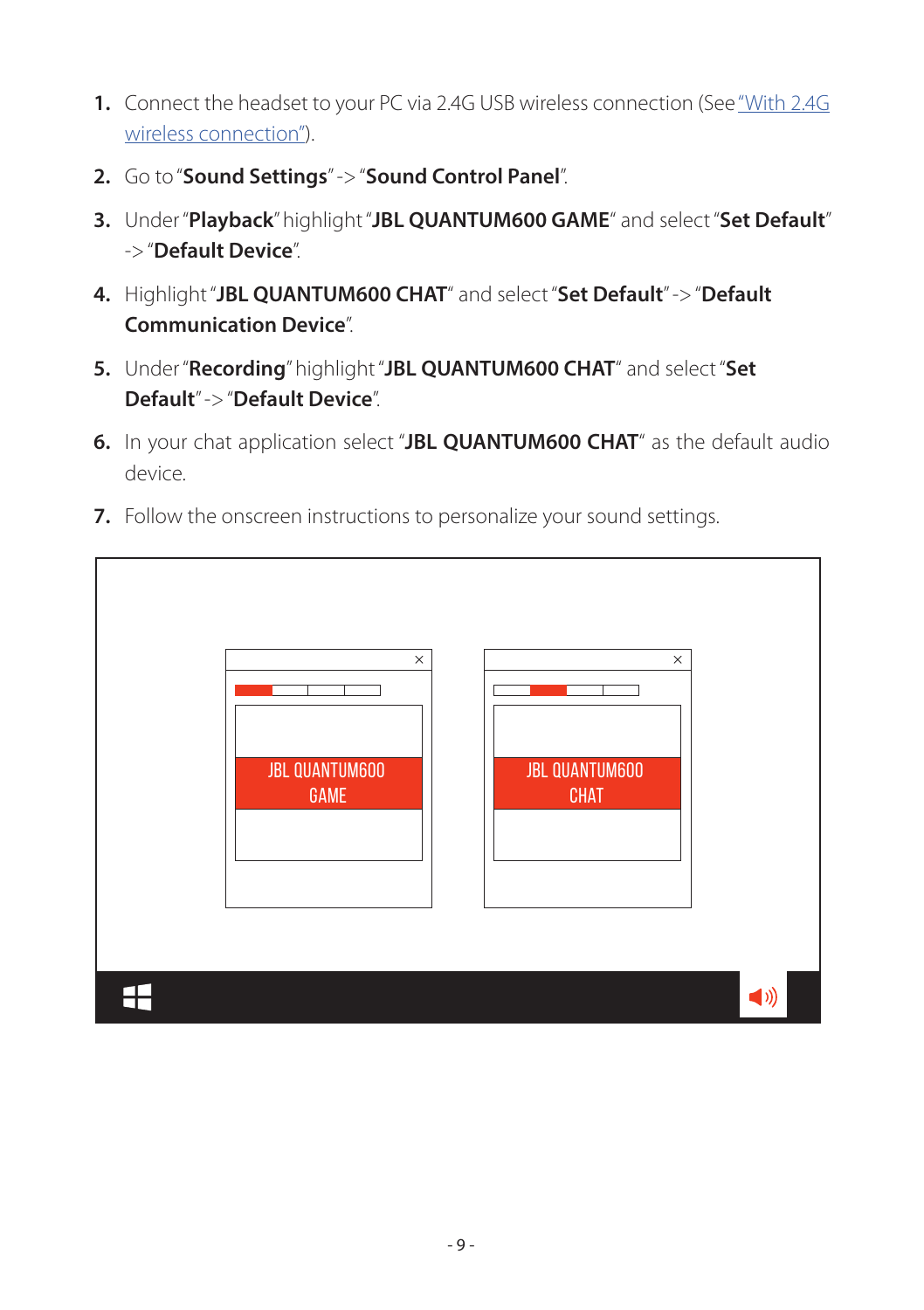# <span id="page-11-0"></span>**Using your headset**

# **With 3.5mm audio connection**



- **1.** Connect the black connector to your headset.
- **2.** Connect the orange connector to the 3.5mm headphone jack on your PC, Mac, mobile or gaming console device.

#### **Basic operation**

| : Controls                                               | <b>Operation</b>                        |
|----------------------------------------------------------|-----------------------------------------|
| Volume dial on 3.5mm audio cable   Adjust master volume. |                                         |
| $\frac{1}{2}$ slider on 3.5mm audio cable                | Slide to mute or unmute the microphone. |

### **NOTE:**

• The mic mute / unmute LED,  $\rlap{\%}$  button and RGB-lit JBL logo on the headset do not work in 3.5mm audio connection.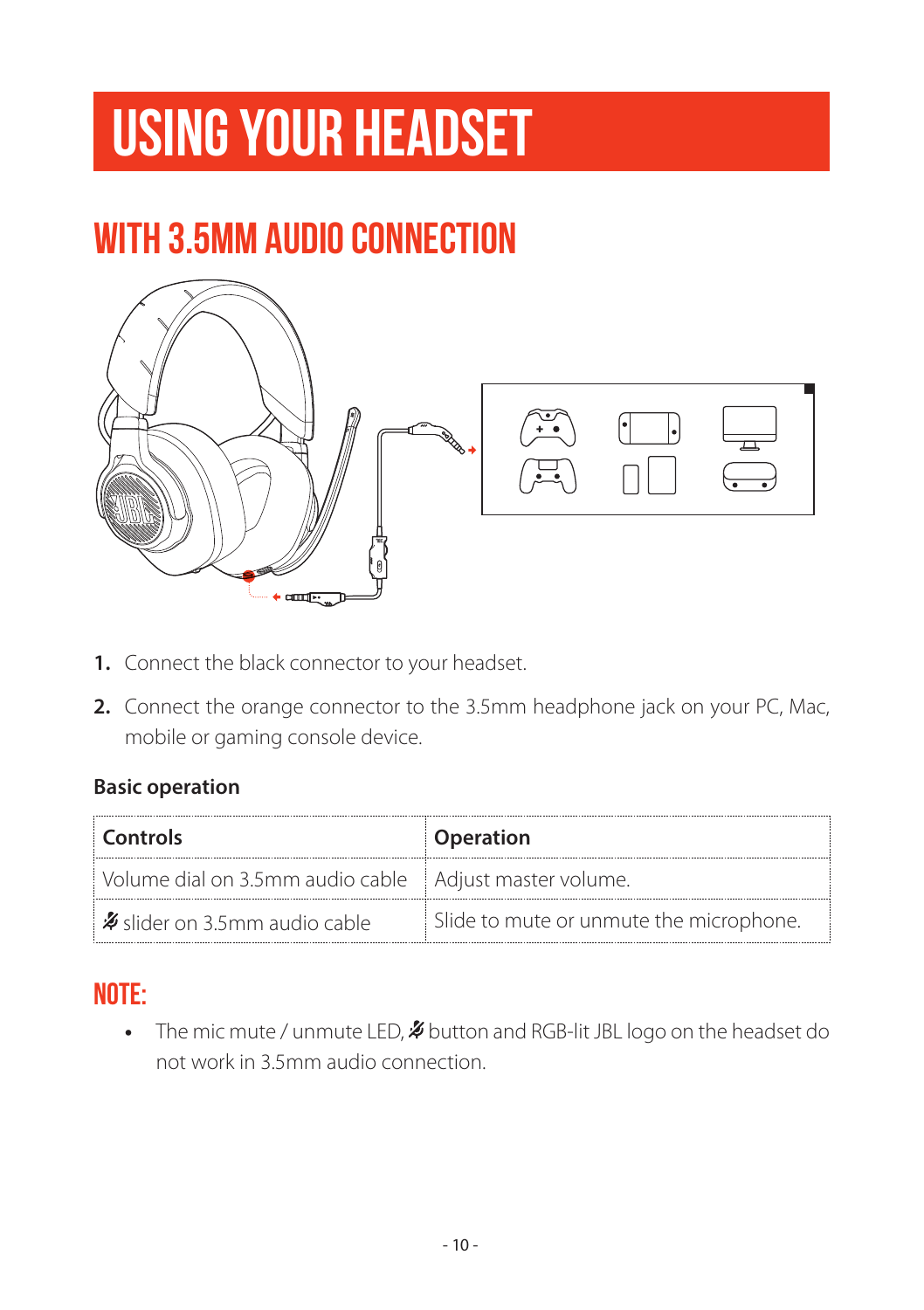# <span id="page-12-1"></span><span id="page-12-0"></span>**With 2.4G wireless connection**



- **1.** Plug the 2.4G USB wireless dongle into a USB-A port on your PC, Mac or PS4.
- **2.** Power on the headset. It will pair and connect with the dongle automatically.

#### **Basic operation**

| Controls      | <b>Operation</b>                                              |
|---------------|---------------------------------------------------------------|
| Volume dial   | Adjust master volume.                                         |
|               | Rotate towards $\Omega$ to increase game volume.              |
|               | Rotate towards $\Delta$ to increase chat volume.              |
| <b>Nutton</b> | Press to mute or unmute the microphone.                       |
|               | Hold for more than 5 seconds to turn on or off the RGB light. |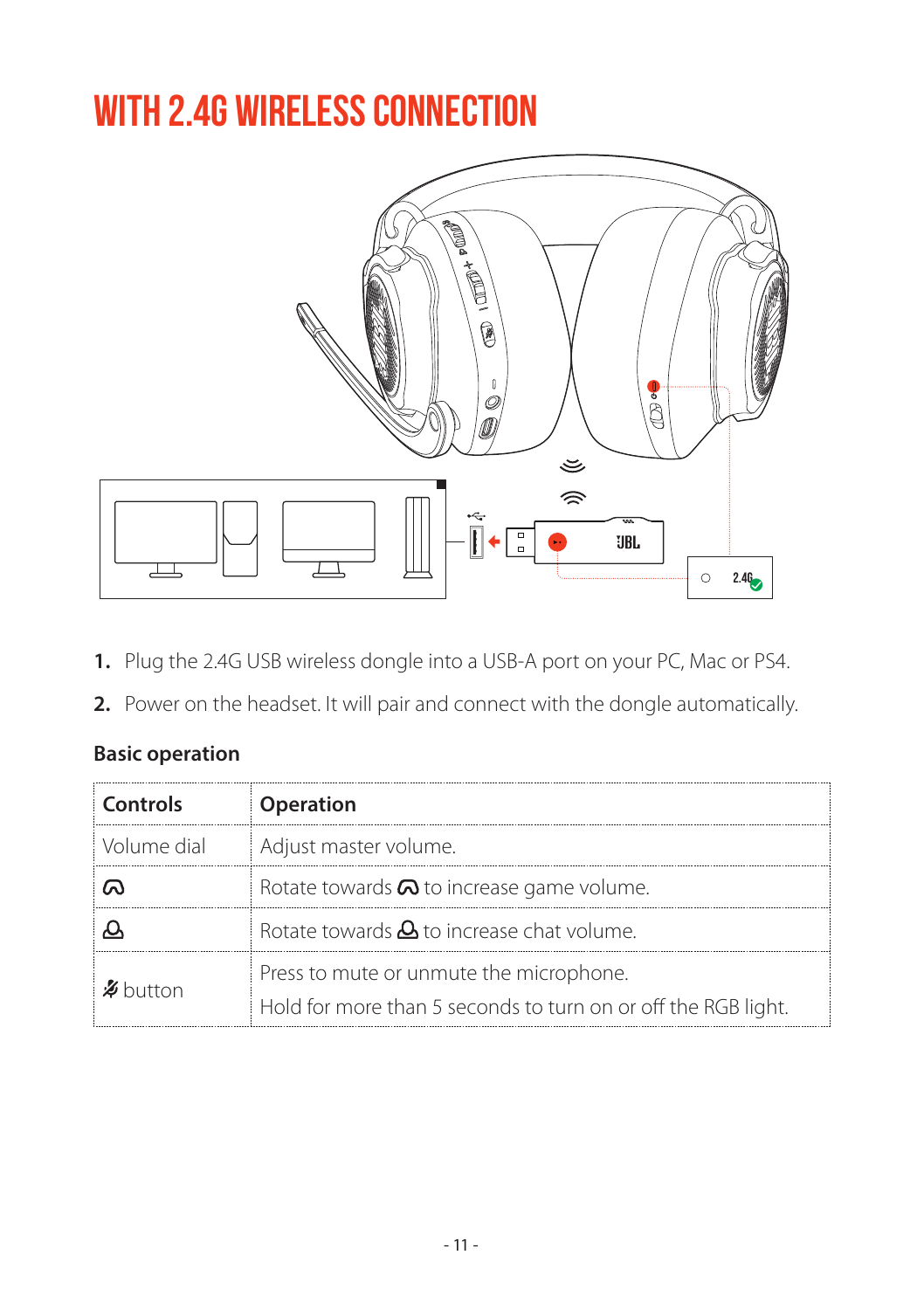## <span id="page-13-0"></span>**To pair manually**



- **1.** On the headset, slide the power switch upwards and hold for more than 5 seconds until the status LED flashes white.
- **2.** On the 2.4G USB wireless dongle, hold **CONNECT** for more than 5 seconds until the LED flashes white quickly.
	- $\rightarrow$  Both LEDs on the headset and dongle turn solid white after successful connection.

### **TIPS:**

- **•** The headset turns off automatically after 10 minutes of inactivity.
- The  $I$  LED enters connecting mode (flashing slowly) after disconnection from the headset.
- **•** Compatibility with all USB-A ports is not guaranteed.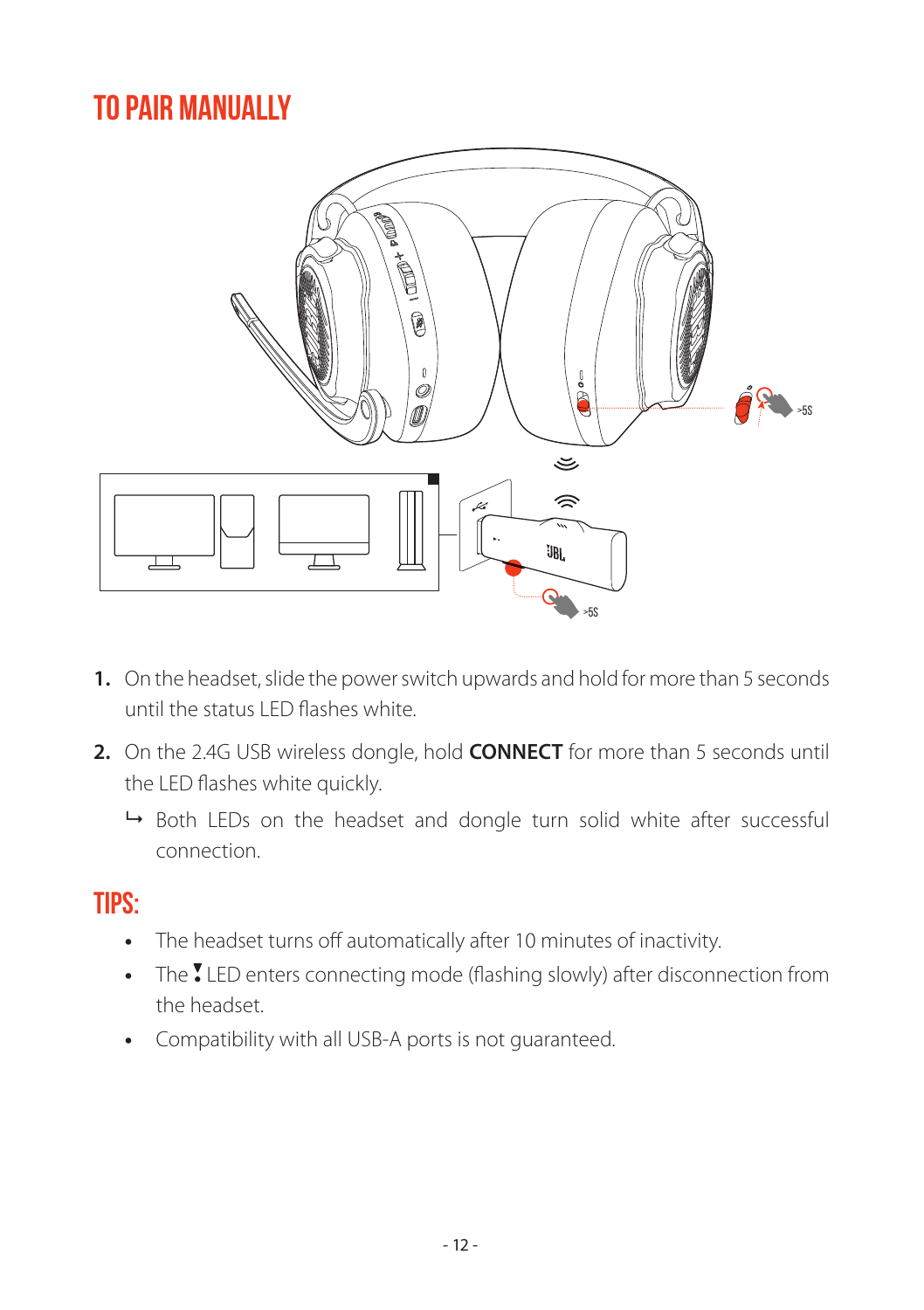# <span id="page-14-0"></span>**Product Specifications**

- **•** Driver size: 50 mm Dynamic drivers
- **•** Frequency response: 20 Hz 20 kHz
- **•** Microphone frequency response: 100 Hz -10 kHz
- **•** Max input power 30 mW
- **•** Sensitivity: 100 dB SPL @1 kHz / 1 mW
- **•** Maximum SPL: 97 dB
- **•** Microphone sensitivity: -40 dBV @1 kHz / Pa
- **•** Impedance: 32 ohm
- **•** 2.4G Wireless transmitter power: <4 dBm
- **•** 2.4G Wireless modulation: π/4-DQPSK
- **•** 2.4G Wireless carrier frequency: 2403.35 MHz 2479.35 MHz
- **•** Battery type: Li-ion battery (3.7 V / 1000 mAh)
- Power supply:  $5V = 2A$
- **•** Charging time: 2 hrs
- **•** Music play time with RGB lighting off: 14 hrs
- **•** Microphone pickup pattern: Unidirectional
- **•** Weight: 346 g

### **NOTE:**

**•** Technical specifications are subject to change without prior notice.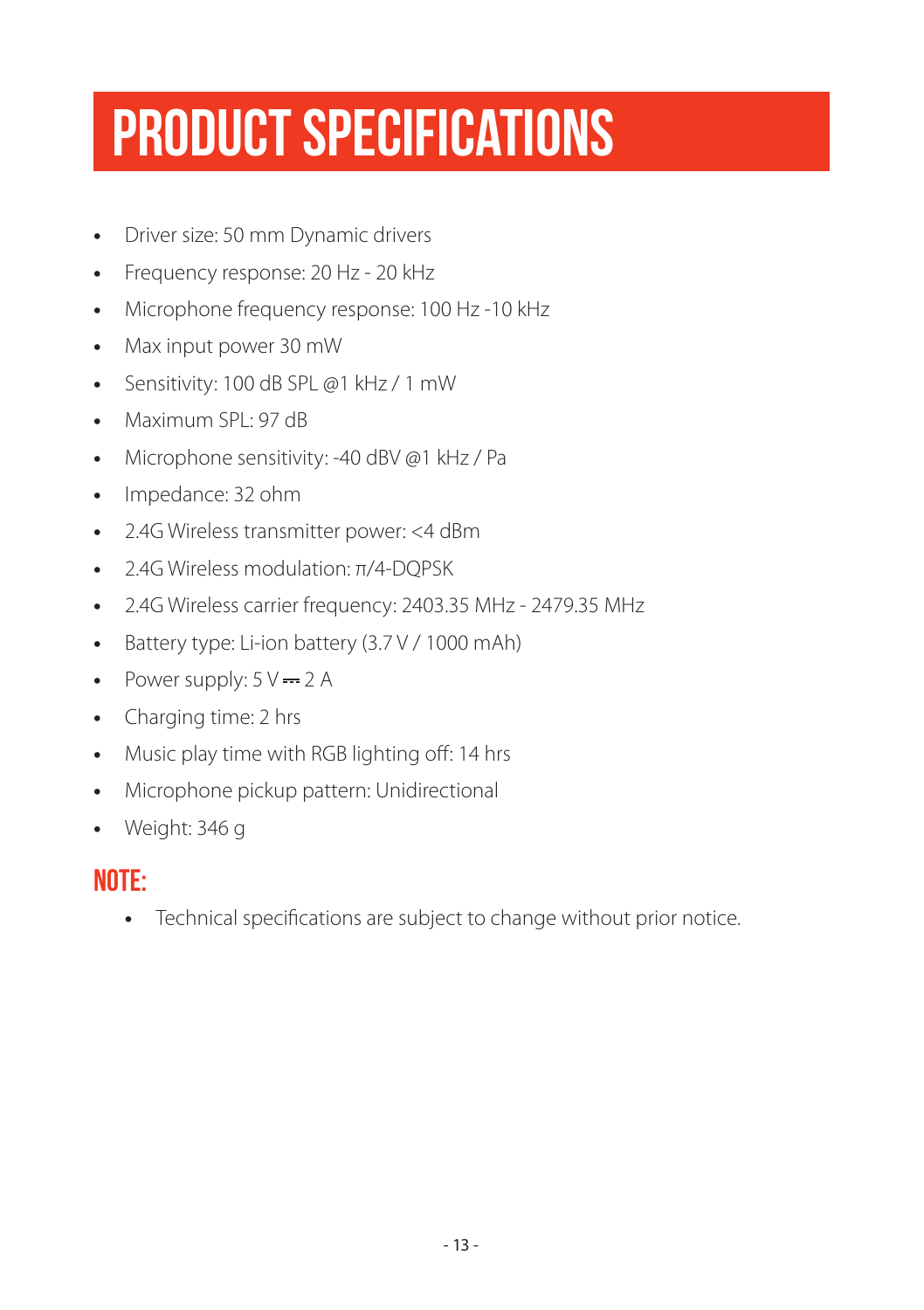# <span id="page-15-0"></span>**Troubleshooting**

If you have problems using this product, check the following points before you request service.

### **No power**

- **•** The headset turns off automatically after 10 minutes of inactivity. Power on the headset again.
- **•** Recharge the headset (see ["Charging your headset"](#page-7-1)).

## **2.4G pairing failed between headset and 2.4G USB wireless dongle**

**•** Move the headset closer to the dongle. If the issue remains, pair the headset with the dongle again manually (see ["To pair manually"](#page-13-0)).

### **No sound or poor sound**

- **•** Make sure you have chosen **JBL QUANTUM600 GAME** as the default device in the game sound settings of your PC, Mac or gaming console device.
- **•** Adjust volume on your PC, Mac or gaming console device.
- **•** Check game chat balance on PC if you are only playing game or chat audio.
- **•** You may experience obvious sound quality degradation when using the headset near a USB 3.0 enabled device. This is not a malfunction. Use an extension USB dock instead to keep the dongle as far from the USB 3.0 port as possible.

#### **In 2.4G wireless connection:**

- **•** Make sure the headset and 2.4G wireless dongle are paired and connected successfully.
- **•** The USB-A ports on some gaming console devices may be incompatible with JBL QUANTUM600. This is not a malfunction.

#### **In 3.5mm audio connection:**

**•** Make sure the 3.5mm audio cable is connected securely.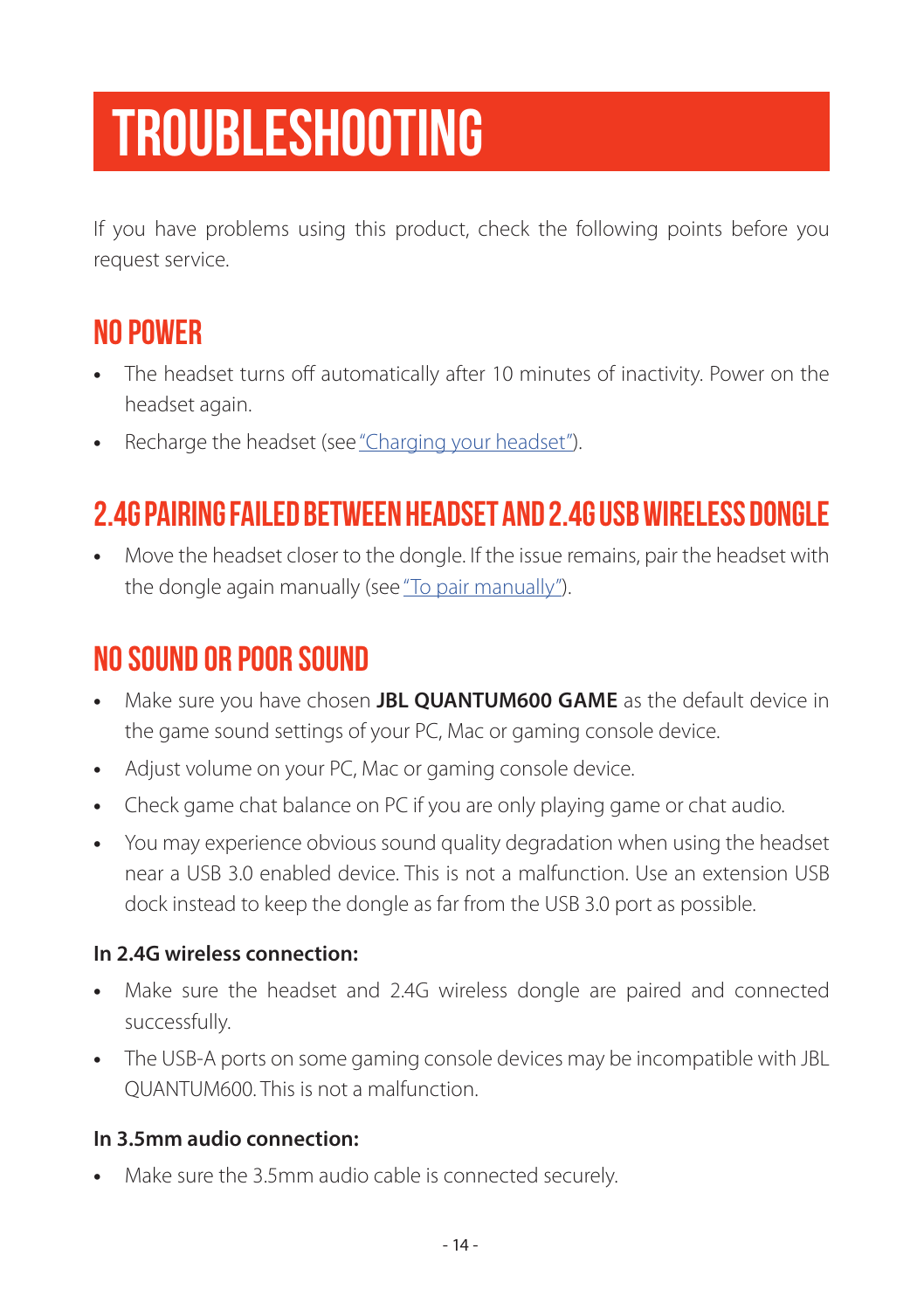### **My voice cannot be heard by my teammates**

- **•** Make sure you have chosen **JBL QUANTUM600 CHAT** as the default device in the chat sound settings of your PC, Mac or gaming console device.
- **•** Make sure the microphone is not muted.

## **I can't hear myself when I'm talking**

• Enable sidetone via JBL QuantumENGINE to hear yourself clearly over game audio.

### **No response or malfunction**

**•** Connect the headset to a powered USB-A port with the supplied USB charging cable, then disconnect the cable to reset the headset.